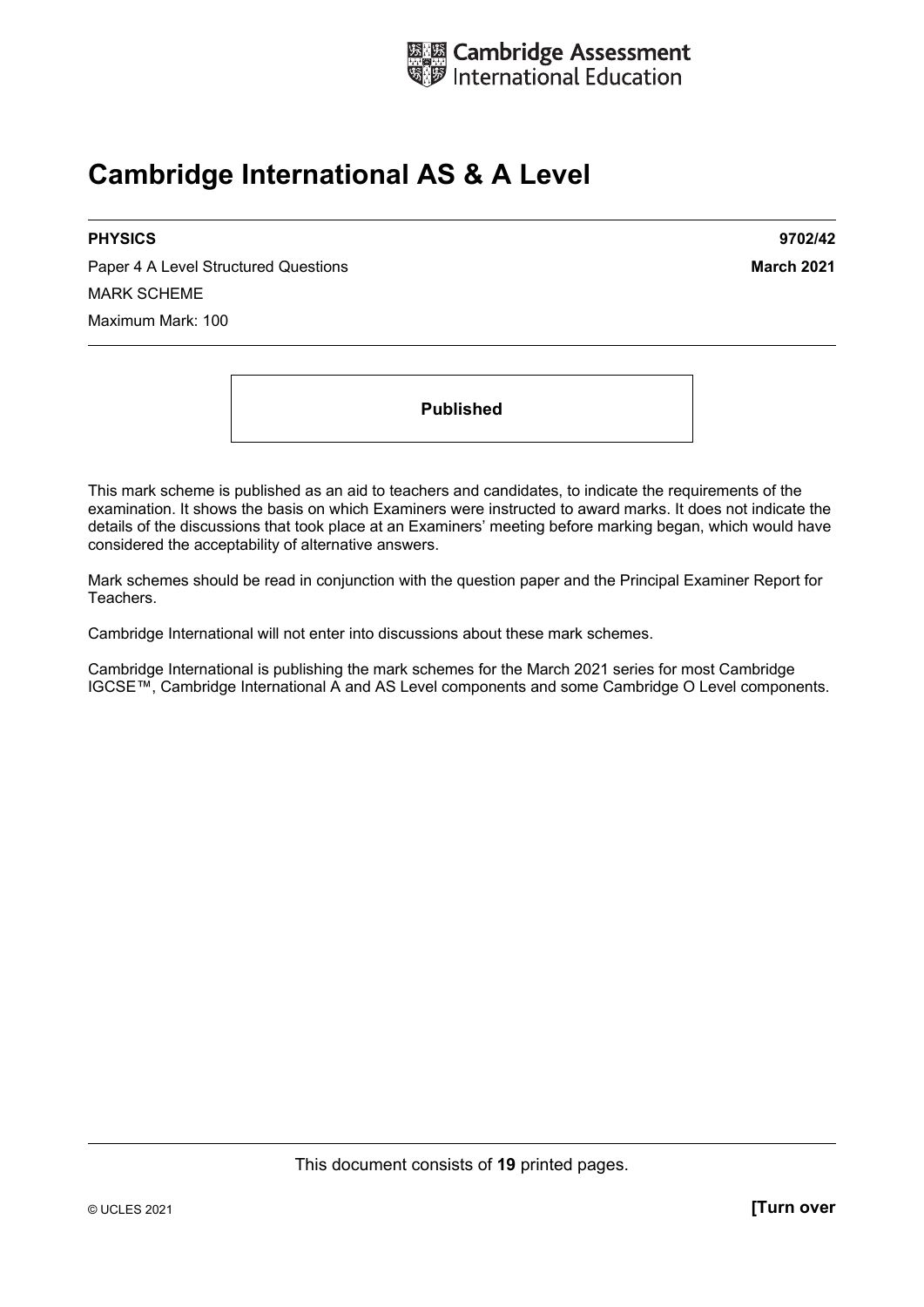#### **Generic Marking Principles**

These general marking principles must be applied by all examiners when marking candidate answers. They should be applied alongside the specific content of the mark scheme or generic level descriptors for a question. Each question paper and mark scheme will also comply with these marking principles.

GENERIC MARKING PRINCIPLE 1:

Marks must be awarded in line with:

- the specific content of the mark scheme or the generic level descriptors for the question
- the specific skills defined in the mark scheme or in the generic level descriptors for the question
- the standard of response required by a candidate as exemplified by the standardisation scripts.

GENERIC MARKING PRINCIPLE 2:

Marks awarded are always **whole marks** (not half marks, or other fractions).

GENERIC MARKING PRINCIPLE 3:

Marks must be awarded **positively**:

- marks are awarded for correct/valid answers, as defined in the mark scheme. However, credit is given for valid answers which go beyond the scope of the syllabus and mark scheme, referring to your Team Leader as appropriate
- marks are awarded when candidates clearly demonstrate what they know and can do
- marks are not deducted for errors
- marks are not deducted for omissions
- answers should only be judged on the quality of spelling, punctuation and grammar when these features are specifically assessed by the question as indicated by the mark scheme. The meaning, however, should be unambiguous.

GENERIC MARKING PRINCIPLE  $4<sup>T</sup>$ 

Rules must be applied consistently, e.g. in situations where candidates have not followed instructions or in the application of generic level descriptors.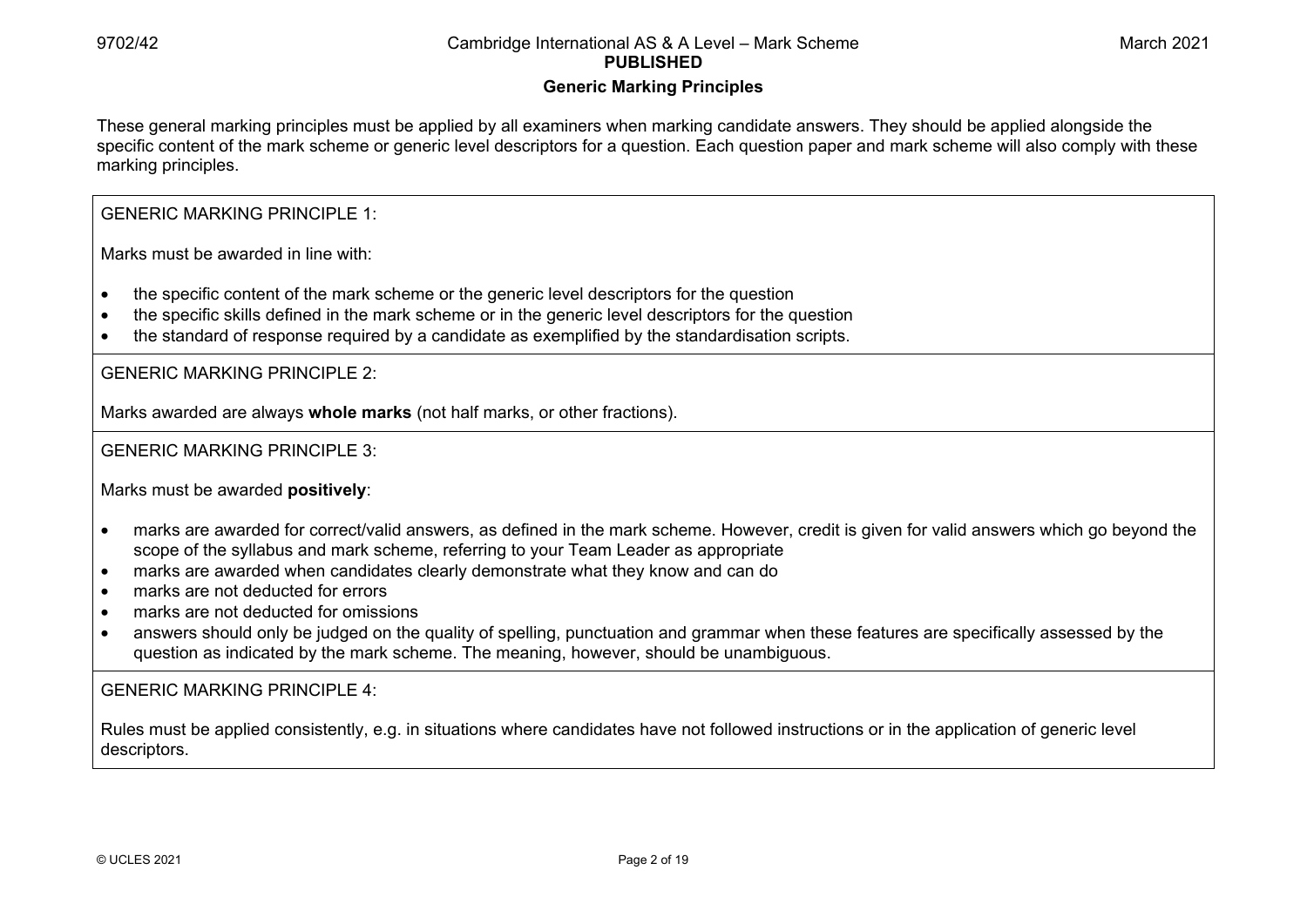#### GENERIC MARKING PRINCIPLE 5:

Marks should be awarded using the full range of marks defined in the mark scheme for the question (however; the use of the full mark range may be limited according to the quality of the candidate responses seen).

#### GENERIC MARKING PRINCIPLE 6:

Marks awarded are based solely on the requirements as defined in the mark scheme. Marks should not be awarded with grade thresholds or grade descriptors in mind.

### **Science-Specific Marking Principles**

- 1 Examiners should consider the context and scientific use of any keywords when awarding marks. Although keywords may be present, marks should not be awarded if the keywords are used incorrectly.
- 2 The examiner should not choose between contradictory statements given in the same question part, and credit should not be awarded for any correct statement that is contradicted within the same question part. Wrong science that is irrelevant to the question should be ignored.
- 3 Although spellings do not have to be correct, spellings of syllabus terms must allow for clear and unambiguous separation from other syllabus terms with which they may be confused (e.g. ethane / ethene, glucagon / glycogen, refraction / reflection).
- 4 The error carried forward (ecf) principle should be applied, where appropriate. If an incorrect answer is subsequently used in a scientifically correct way, the candidate should be awarded these subsequent marking points. Further guidance will be included in the mark scheme where necessary and any exceptions to this general principle will be noted.

#### 5 'List rule' guidance

For questions that require *<sup>n</sup>* responses (e.g. State **two** reasons …):

- The response should be read as continuous prose, even when numbered answer spaces are provided.
- Any response marked *ignore* in the mark scheme should not count towards *n*.
- Incorrect responses should not be awarded credit but will still count towards *n*.
- Read the entire response to check for any responses that contradict those that would otherwise be credited. Credit should **not** be awarded for any responses that are contradicted within the rest of the response. Where two responses contradict one another, this should be treated as a single incorrect response.
- Non-contradictory responses after the first *n* responses may be ignored even if they include incorrect science.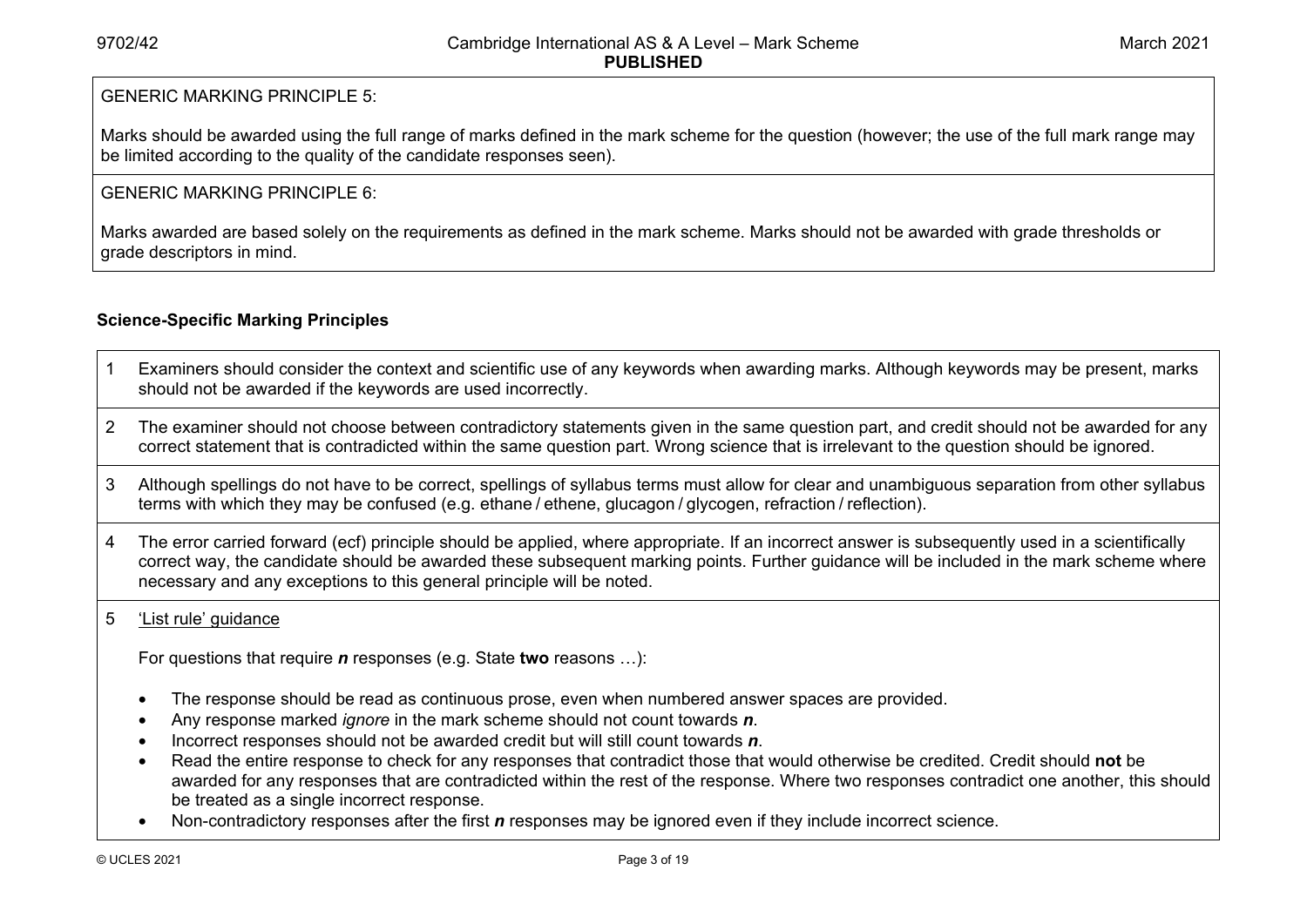#### 6 Calculation specific guidance

Correct answers to calculations should be given full credit even if there is no working or incorrect working, **unless** the question states 'show your working'.

For questions in which the number of significant figures required is not stated, credit should be awarded for correct answers when rounded by the examiner to the number of significant figures given in the mark scheme. This may not apply to measured values.

For answers given in standard form (e.g. *a* × 10<sup>*n*</sup>) in which the convention of restricting the value of the coefficient (*a*) to a value between 1 and 10 is not followed, credit may still be awarded if the answer can be converted to the answer given in the mark scheme.

Unless a separate mark is given for a unit, a missing or incorrect unit will normally mean that the final calculation mark is not awarded. Exceptions to this general principle will be noted in the mark scheme.

#### 7 Guidance for chemical equations

Multiples / fractions of coefficients used in chemical equations are acceptable unless stated otherwise in the mark scheme.

State symbols given in an equation should be ignored unless asked for in the question or stated otherwise in the mark scheme.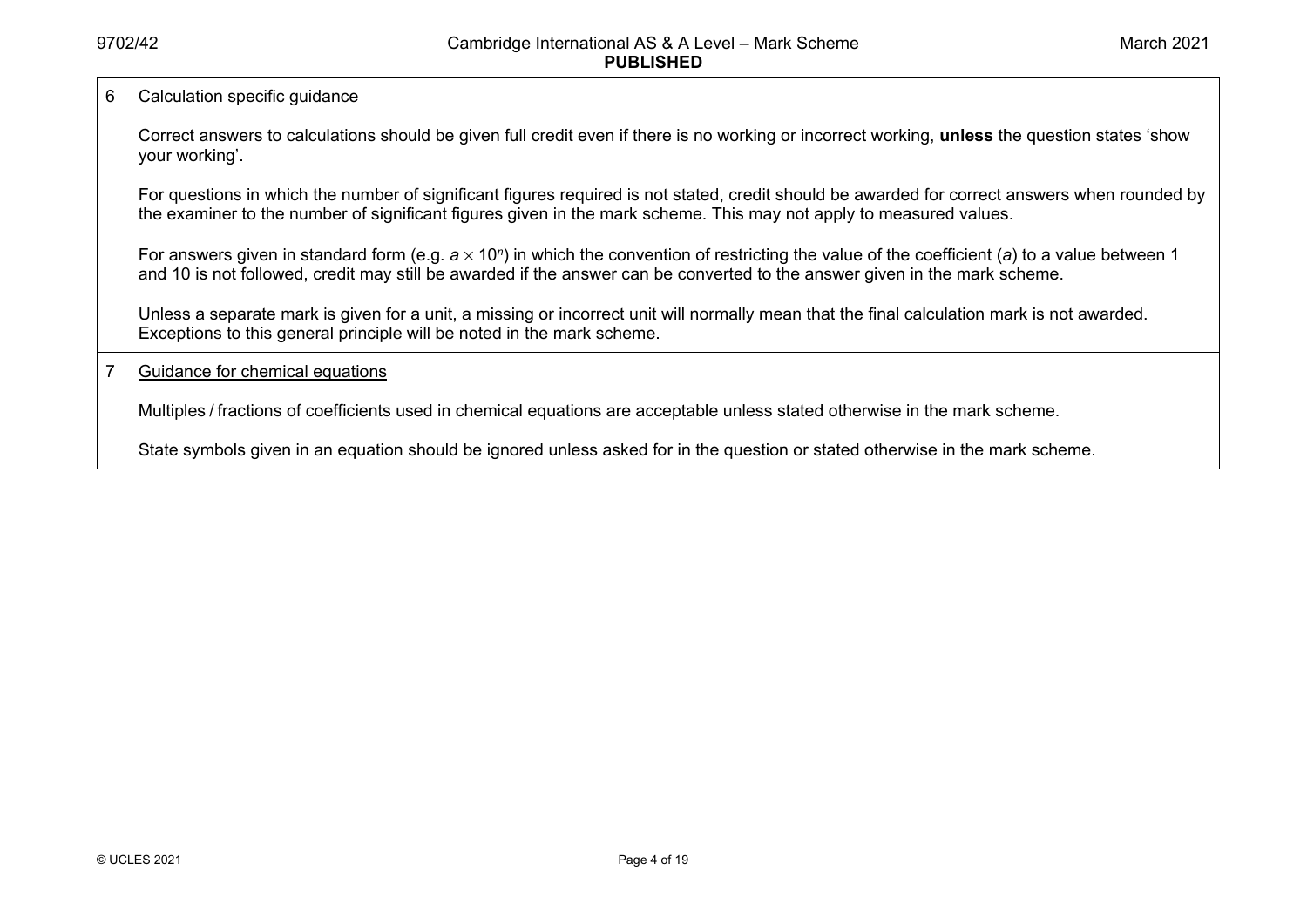|                         | Examples of how to apply the list rule              |                                                           |                  |                    |                                                       |                                                           |                  |
|-------------------------|-----------------------------------------------------|-----------------------------------------------------------|------------------|--------------------|-------------------------------------------------------|-----------------------------------------------------------|------------------|
| State three reasons [3] |                                                     |                                                           |                  |                    |                                                       |                                                           |                  |
| A                       | 1. Correct<br>2. Correct<br>3. Wrong                | $\checkmark$<br>$\checkmark$<br>$\boldsymbol{\mathsf{x}}$ | $\mathbf 2$      | F<br>(4 responses) | 1. Correct<br>2. Correct<br>3. Correct<br>CON (of 3.) | $\checkmark$<br>✓<br>$\mathbf x$<br>(discount 3)          | $\mathbf 2$      |
| B<br>(4 responses)      | 1. Correct, Correct<br>2. Correct<br>3. Wrong       | $\checkmark$ , $\checkmark$<br>$\checkmark$<br>ignore     | 3                | G<br>(5 responses) | 1. Correct<br>2. Correct<br>3. Correct<br>Correct     | $\checkmark$<br>$\checkmark$<br>$\checkmark$<br>ignore    | 3                |
| C<br>(4 responses)      | 1. Correct<br>2. Correct, Wrong<br>3. Correct       | $\checkmark$<br>$\checkmark$ , x<br>ignore                | $\overline{2}$   | H                  | CON(of 4.)<br>1. Correct                              | ignore<br>$\checkmark$                                    |                  |
| D<br>(4 responses)      | 1. Correct<br>2. Correct, CON (of 2.)<br>3. Correct | $\checkmark$<br>$x$ , (discount 2)<br>$\checkmark$        | $\boldsymbol{2}$ | (4 responses)      | 2. Correct<br>3. CON (of 2.)<br>Correct               | $\boldsymbol{\mathsf{x}}$<br>(discount 2)<br>$\checkmark$ | $\overline{2}$   |
| Е<br>(4 responses)      | 1. Correct<br>2. Correct<br>3. Correct, Wrong       | $\checkmark$<br>$\checkmark$<br>✓                         | 3                | (4 responses)      | 1. Correct<br>2. Correct<br>3. Correct<br>CON (of 2.) | $\checkmark$<br>×<br>$\checkmark$<br>(discount 2)         | $\boldsymbol{2}$ |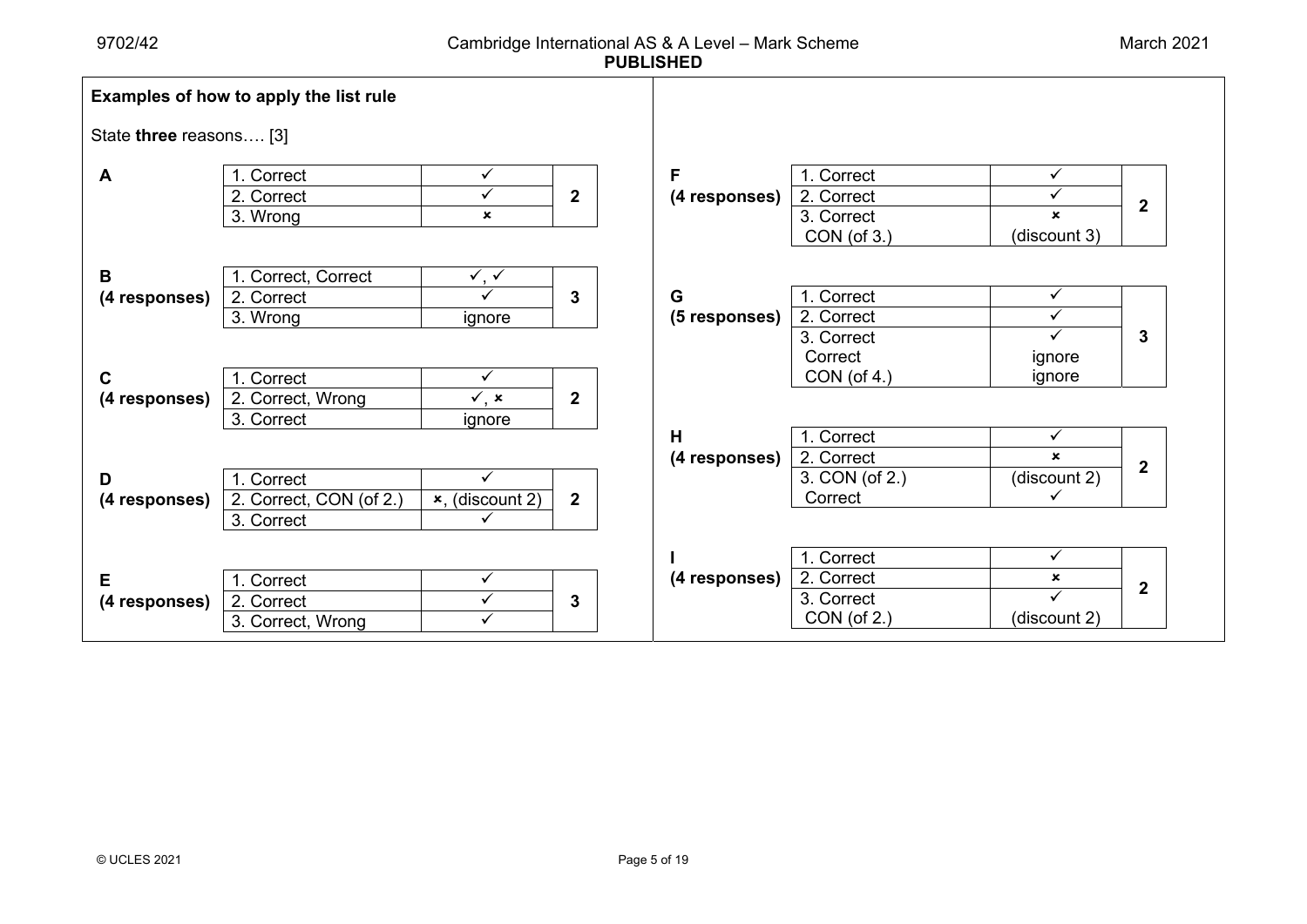#### **Abbreviations**

| Alternative and acceptable answers for the same marking point.                                                                                                                                                                                                  |
|-----------------------------------------------------------------------------------------------------------------------------------------------------------------------------------------------------------------------------------------------------------------|
| Bracketed content indicates words which do not need to be explicitly seen to gain credit but which indicate the context for an answer.<br>The context does not need to be seen but if a context is given that is incorrect then the mark should not be awarded. |
| Underlined content must be present in answer to award the mark. This means either the exact word or another word that has the<br>same technical meaning.                                                                                                        |

### **Mark categories**

| <b>B</b> marks | These are independent marks, which do not depend on other marks. For a B mark to be awarded, the point to which it refers must<br>be seen specifically in the candidate's answer.                                                                                                                                                                                                                                                                                                                                                                                                                                                                                      |
|----------------|------------------------------------------------------------------------------------------------------------------------------------------------------------------------------------------------------------------------------------------------------------------------------------------------------------------------------------------------------------------------------------------------------------------------------------------------------------------------------------------------------------------------------------------------------------------------------------------------------------------------------------------------------------------------|
| <b>M</b> marks | These are method marks upon which A marks later depend. For an M mark to be awarded, the point to which it refers must be seen<br>specifically in the candidate's answer. If a candidate is not awarded an M mark, then the later A mark cannot be awarded either.                                                                                                                                                                                                                                                                                                                                                                                                     |
| <b>C</b> marks | These are compensatory marks which can be awarded even if the points to which they refer are not written down by the candidate,<br>providing subsequent working gives evidence that they must have known them. For example, if an equation carries a C mark and<br>the candidate does not write down the actual equation but does correct working which shows the candidate knew the equation, then<br>the <b>C</b> mark is awarded.<br>If a correct answer is given to a numerical question, all of the preceding C marks are awarded automatically. It is only necessary to<br>consider each of the <b>C</b> marks in turn when the numerical answer is not correct. |
| <b>A</b> marks | These are answer marks. They may depend on an M mark or allow a C mark to be awarded by implication.                                                                                                                                                                                                                                                                                                                                                                                                                                                                                                                                                                   |

#### **Annotations**

|            | Indicates the point at which a mark has been awarded.                                                                                                                                                                                                                                        |
|------------|----------------------------------------------------------------------------------------------------------------------------------------------------------------------------------------------------------------------------------------------------------------------------------------------|
| X          | Indicates an incorrect answer or a point at which a decision is made not to award a mark.                                                                                                                                                                                                    |
| <b>XP</b>  | Indicates a physically incorrect equation ('incorrect physics'). No credit is given for substitution, or subsequent arithmetic, in a<br>physically incorrect equation.                                                                                                                       |
| <b>ECF</b> | Indicates 'error carried forward'. Answers to later numerical questions can always be awarded up to full credit provided they are<br>consistent with earlier incorrect answers. Within a section of a numerical question, ECF can be given after AE, TE and POT errors,<br>but not after XP. |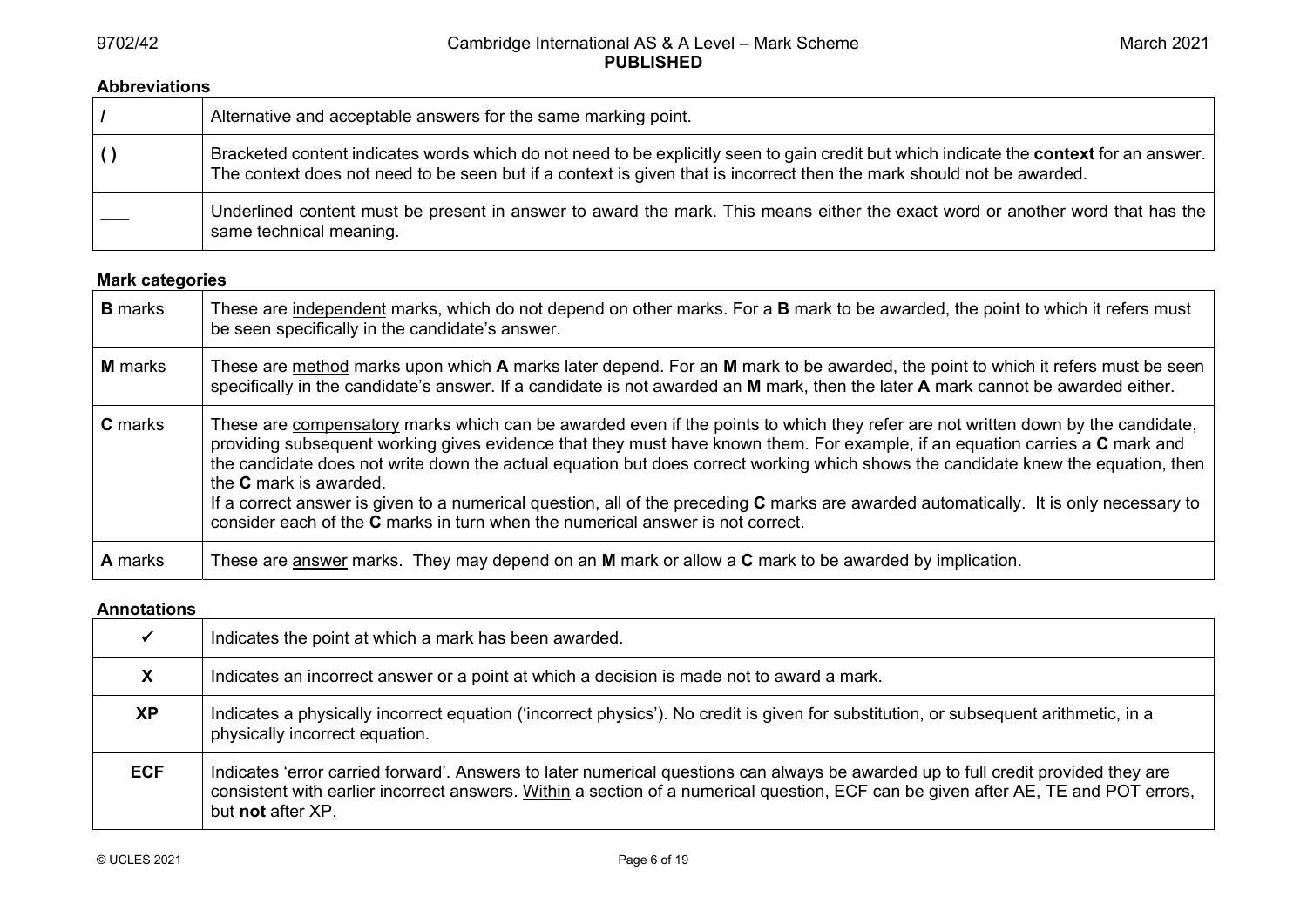| <b>AE</b>                       | Indicates an arithmetic error. Do not allow the mark where the error occurs. Then follow through the working/calculation giving full<br>subsequent ECF if there are no further errors.                                                                                                                                                                                                                                               |
|---------------------------------|--------------------------------------------------------------------------------------------------------------------------------------------------------------------------------------------------------------------------------------------------------------------------------------------------------------------------------------------------------------------------------------------------------------------------------------|
| <b>POT</b>                      | Indicates a power of ten error. Do not allow the mark where the error occurs. Then follow through the working/calculation giving full<br>subsequent ECF if there are no further errors.                                                                                                                                                                                                                                              |
| <b>TE</b>                       | Indicates incorrect transcription of the correct data from the question, a graph, data sheet or a previous answer. For example, the<br>value of 1.6 $\times$ 10 <sup>-19</sup> has been written down as 6.1 $\times$ 10 <sup>-19</sup> or 1.6 $\times$ 10 <sup>19</sup> .<br>Do not allow the mark where the error occurs. Then follow through the working/calculation giving full subsequent ECF if there are<br>no further errors. |
| <b>SF</b>                       | Indicates that the correct answer is seen in the working but the final answer is incorrect as it is expressed to too few significant<br>figures.                                                                                                                                                                                                                                                                                     |
| <b>BOD</b>                      | Indicates that a mark is awarded where the candidate provides an answer that is not totally satisfactory, but the examiner feels that<br>sufficient work has been done ('benefit of doubt').                                                                                                                                                                                                                                         |
| <b>CON</b>                      | Indicates that a response is contradictory.                                                                                                                                                                                                                                                                                                                                                                                          |
|                                 | Indicates parts of a response that have been seen but disregarded as irrelevant.                                                                                                                                                                                                                                                                                                                                                     |
| M <sub>0</sub>                  | Indicates where an A category mark has not been awarded due to the M category mark upon which it depends not having<br>previously been awarded.                                                                                                                                                                                                                                                                                      |
| $\boldsymbol{\mathsf{\Lambda}}$ | Indicates where more is needed for a mark to be awarded (what is written is not wrong, but not enough). May also be used to<br>annotate a response space that has been left completely blank.                                                                                                                                                                                                                                        |
| <b>SEEN</b>                     | Indicates that a page has been seen.                                                                                                                                                                                                                                                                                                                                                                                                 |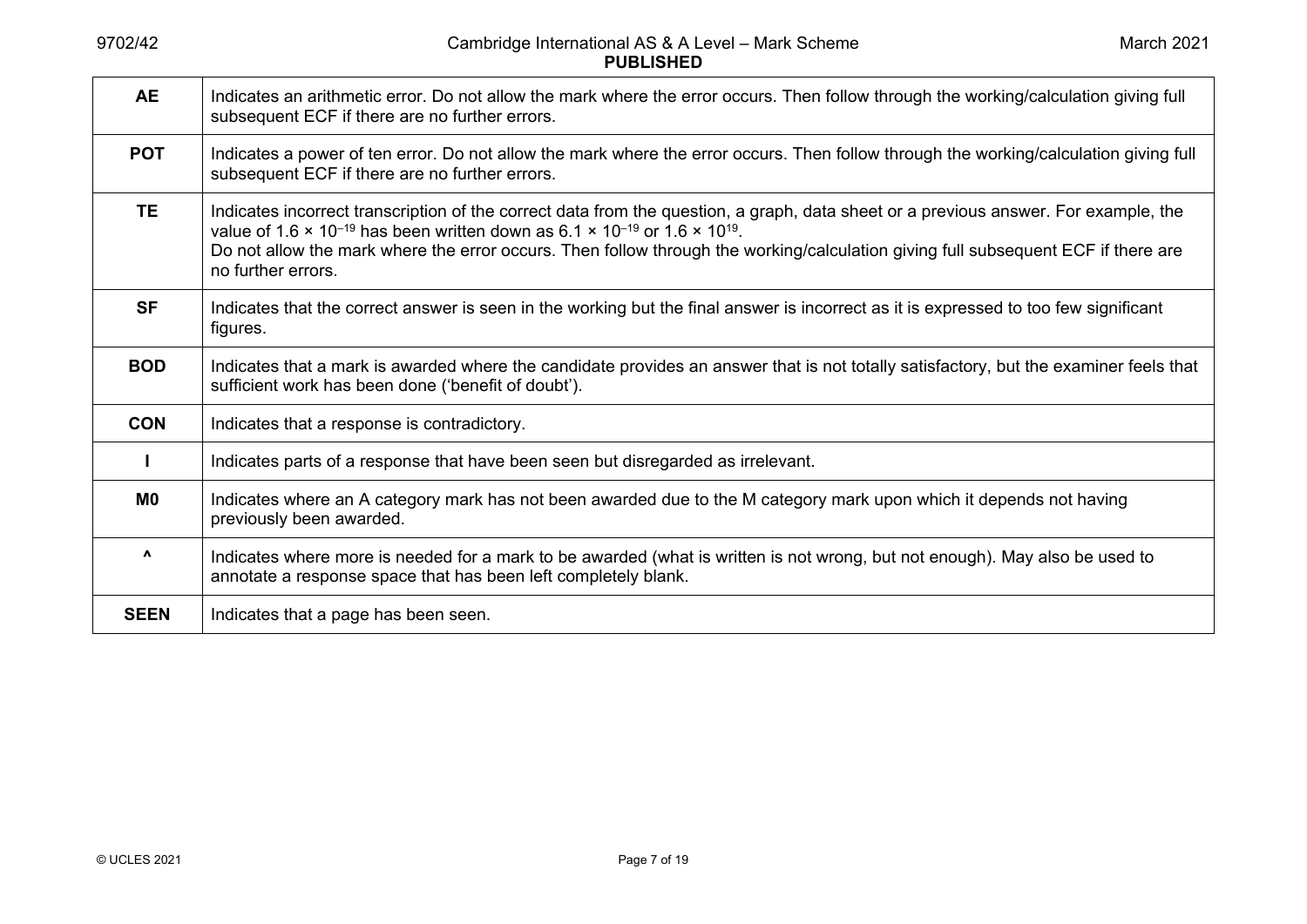| <b>Question</b> | <b>Answer</b>                                                                                                               | <b>Marks</b>   |
|-----------------|-----------------------------------------------------------------------------------------------------------------------------|----------------|
| 1(a)            | (gravitational) force is (directly) proportional to product of masses                                                       | <b>B1</b>      |
|                 | force (between point masses) is inversely proportional to the square of their separation                                    | <b>B1</b>      |
| 1(b)            | correct read offs from the graph with correct power of ten for $R3$                                                         | C <sub>1</sub> |
|                 | $M = \frac{4 \times \pi^2 \times 1.2 \times 10^{34}}{6.67 \times 10^{-11} \times 2.4 \times (365 \times 24 \times 3600)^2}$ | C <sub>1</sub> |
|                 | $=3.0\times10^{30}$ kg                                                                                                      | A <sub>1</sub> |
| 1(c)(i)         | potential energy is zero at infinity                                                                                        | <b>B1</b>      |
|                 | (gravitational) forces are attractive                                                                                       | <b>B1</b>      |
|                 | work must be done on the rock to move it to infinity                                                                        | <b>B1</b>      |
| 1(c)(ii)        | $\frac{GMm}{r^2} = \frac{mv^2}{r}$ OR $v^2 = \frac{GM}{r}$ OR $v = \sqrt{\frac{GM}{r}}$                                     | M1             |
|                 | <b>GMm</b><br>use of $\frac{1}{2}mv^2$ (e.g. multiplication by $\frac{1}{2}m$ ) leading to<br>2r                            | <b>A1</b>      |
| 1(c)(iii)       | $Ep = \phi m$ and $\phi = \frac{-GM}{r}$ or $E_p = \frac{-GMm}{r}$                                                          | C <sub>1</sub> |
|                 | Total energy = $E_k + E_p$                                                                                                  |                |
|                 | Total energy = $\frac{GMm}{2r}$ + $\frac{-GMm}{r}$ = $\frac{-GMm}{2r}$                                                      | A <sub>1</sub> |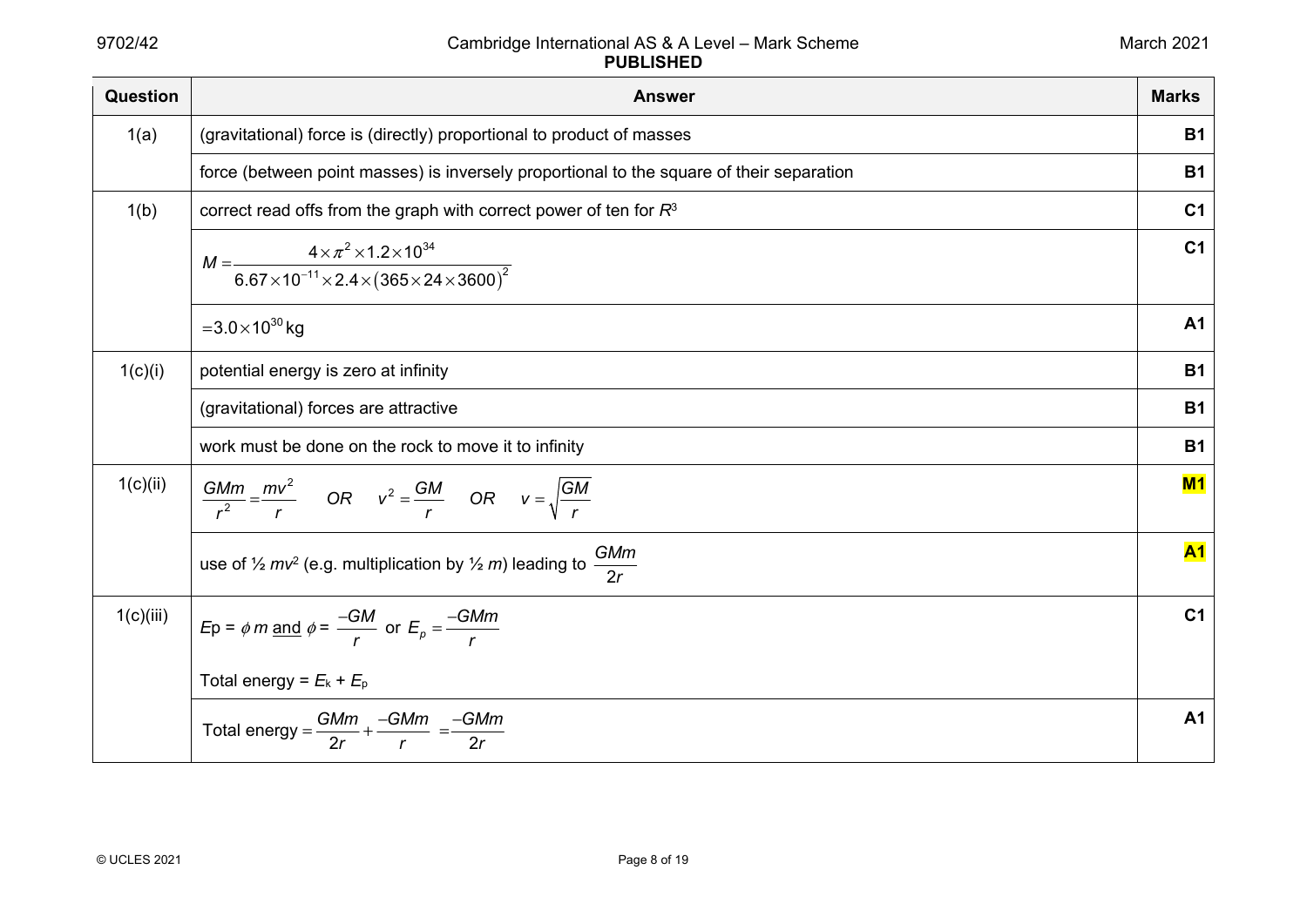| <b>Question</b> | <b>Answer</b>                                                                                                               | <b>Marks</b>   |
|-----------------|-----------------------------------------------------------------------------------------------------------------------------|----------------|
| 2(a)(i)         | $pV = NkT$ or $pV = nRT$ and $N = nN_A$                                                                                     | C <sub>1</sub> |
|                 | $N = \frac{2.3 \times 10^5 \times 3.5 \times 10^{-3}}{1.38 \times 10^{-23} \times 294}$                                     |                |
|                 | $= 2.0 \times 10^{23}$                                                                                                      | <b>A1</b>      |
| 2(a)(ii)        | $pV = \frac{1}{3}Nmc^2$                                                                                                     | C <sub>1</sub> |
|                 | $c^2 = \frac{3 \times 2.3 \times 10^5 \times 3.5 \times 10^{-3}}{2.0 \times 10^{23} \times 40 \times 1.66 \times 10^{-27}}$ |                |
|                 | $= 182000$                                                                                                                  |                |
|                 | r.m.s. speed = $430 \text{ m s}^{-1}$                                                                                       |                |
|                 | <b>or</b>                                                                                                                   | <b>A1</b>      |
|                 | $\frac{1}{2}mc^2 = \frac{3}{2}kT$                                                                                           |                |
|                 | $c^2 = \frac{3 \times 1.38 \times 10^{-23} \times 294}{40 \times 1.66 \times 10^{-27}}$                                     | (C1)           |
|                 |                                                                                                                             |                |
|                 | $= 183000$                                                                                                                  |                |
|                 | r.m.s.speed = $430 \text{ m s}^{-1}$                                                                                        | (A1)           |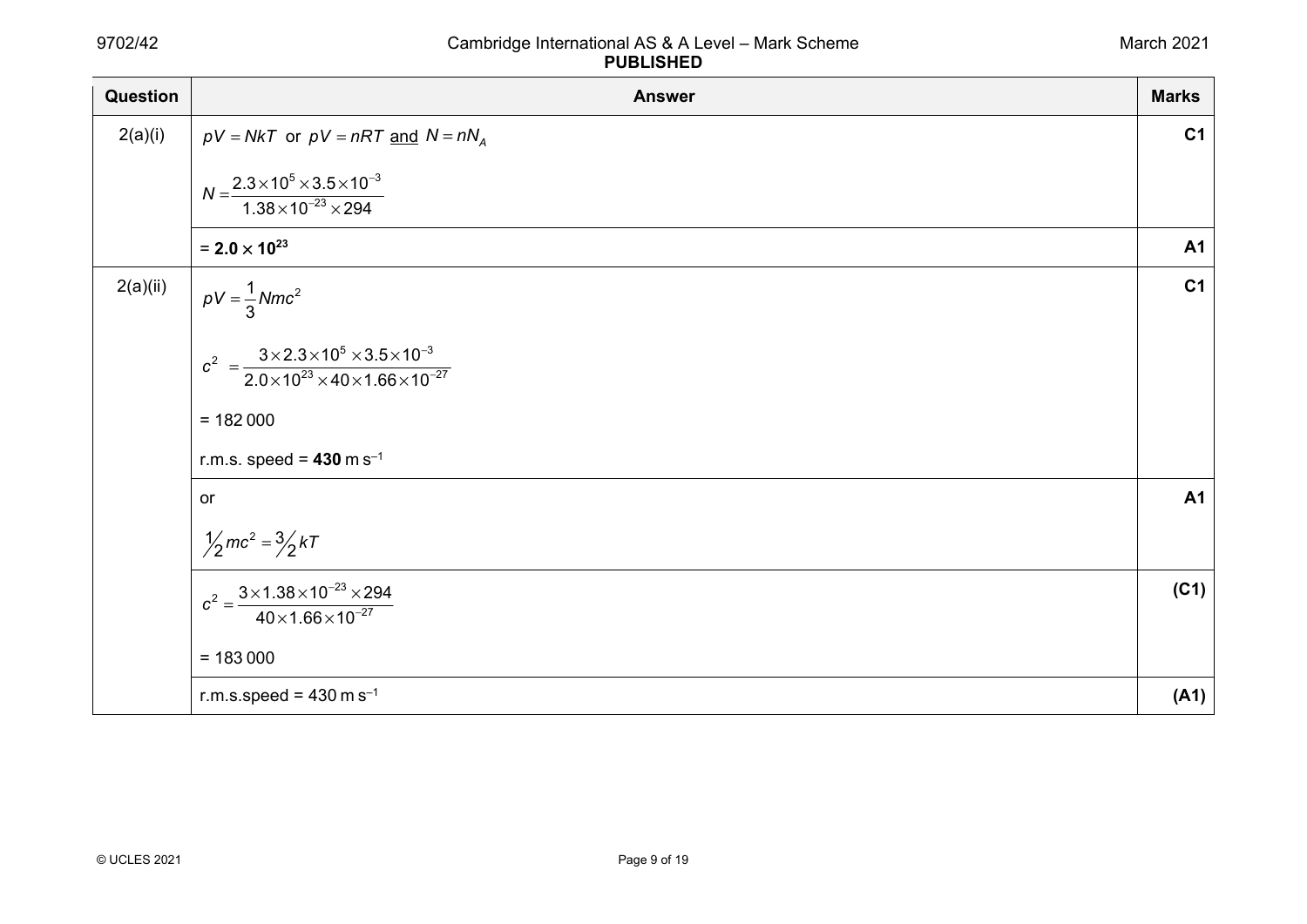| <b>Question</b> | <b>Answer</b>                                                                                                                                      | <b>Marks</b>   |
|-----------------|----------------------------------------------------------------------------------------------------------------------------------------------------|----------------|
| 2(b)            | $c^2 = \frac{3 \times 2.0 \times 10^{23} \times 1.38 \times 10^{-23} \times (294 + 84)}{2.0 \times 10^{23} \times 40 \times 1.66 \times 10^{-27}}$ | C <sub>1</sub> |
|                 | $c^2 = 236000$<br>$c = 485$                                                                                                                        |                |
|                 | $ratio\left( = \frac{485}{430} \right) = 1.1$                                                                                                      | A <sub>1</sub> |
|                 | <b>OR</b><br>$v \propto \sqrt{T}$ or $v^2 \propto T$                                                                                               | (C1)           |
|                 | ratio = $\sqrt{\frac{273 + 21 + 84}{273 + 21}}$ or $\sqrt{\frac{378}{294}}$                                                                        | (A1)           |
|                 | ratio = $1.1$                                                                                                                                      |                |

| Question | <b>Answer</b>                                                                                                                                                             | <b>Marks</b> |
|----------|---------------------------------------------------------------------------------------------------------------------------------------------------------------------------|--------------|
| 3(a)     | Any 2 from:                                                                                                                                                               | <b>B2</b>    |
|          | particles / atoms / molecules / ions (very) close together / touching<br>$\bullet$<br>regular, repeating pattern<br>$\bullet$<br>vibrate about a fixed point<br>$\bullet$ |              |
| 3(b)     | (much) greater increase in spacing of molecules (for vaporisation compared with fusion)                                                                                   | <b>B1</b>    |
| 3(c)(i)  | $-100 °C$                                                                                                                                                                 | <b>B1</b>    |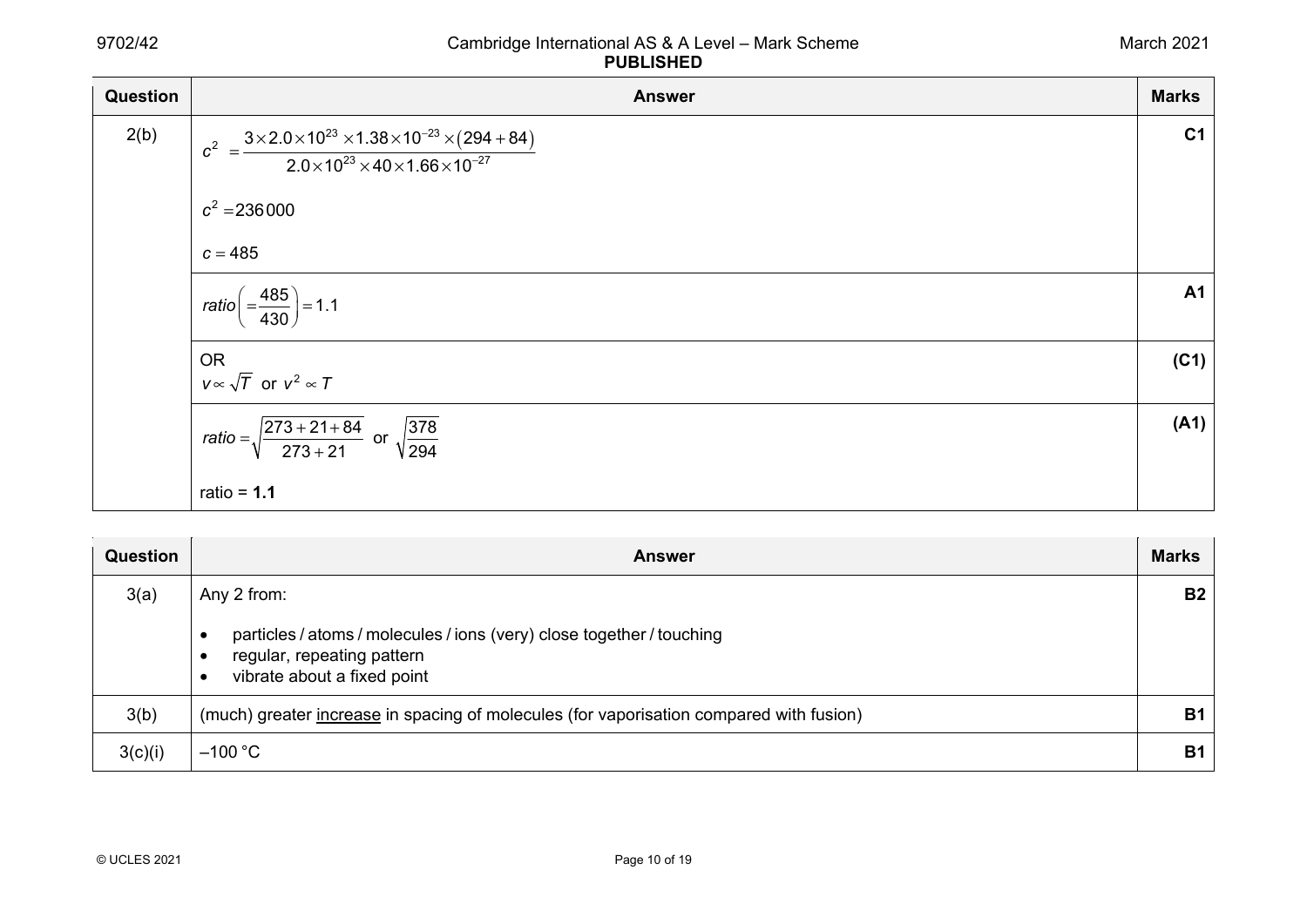| Question  | <b>Answer</b>                                               | <b>Marks</b>   |
|-----------|-------------------------------------------------------------|----------------|
| 3(c)(ii)  | $time = 8.5 - 3.0$<br>$= 5.5$ min                           | C <sub>1</sub> |
|           | $Pt = mL$                                                   | C <sub>1</sub> |
|           | energy = power $\times$ time = 150 $\times$ 5.5 $\times$ 60 |                |
|           | $= 49500$ J                                                 |                |
|           | $L = \frac{E}{A}$<br>m                                      |                |
|           | 49500<br>=<br>0.045                                         |                |
|           | $= 1100 kJ kg^{-1}$                                         | <b>A1</b>      |
| 3(c)(iii) | gas has a higher specific heat capacity (than liquid)       | <b>B1</b>      |

| Question | <b>Answer</b>                                                                                                             | <b>Marks</b>   |
|----------|---------------------------------------------------------------------------------------------------------------------------|----------------|
| 4(a)     | acceleration and displacement are in opposite directions                                                                  | <b>B1</b>      |
| 4(b)(i)  | $F = kx$<br>$= 8.0 \times (0.060 - 0.048)$ or $8.0 \times (0.060 + 0.048)$<br>or $8.0 \times 0.012$ or $8.0 \times 0.108$ | M <sub>1</sub> |
|          | $\Sigma F = (8.0 \times 0.012) - (8.0 \times 0.108) = 0.77 N$<br>or<br>$\Sigma F = 0.864 - 0.096 = 0.77 N$                | A <sub>1</sub> |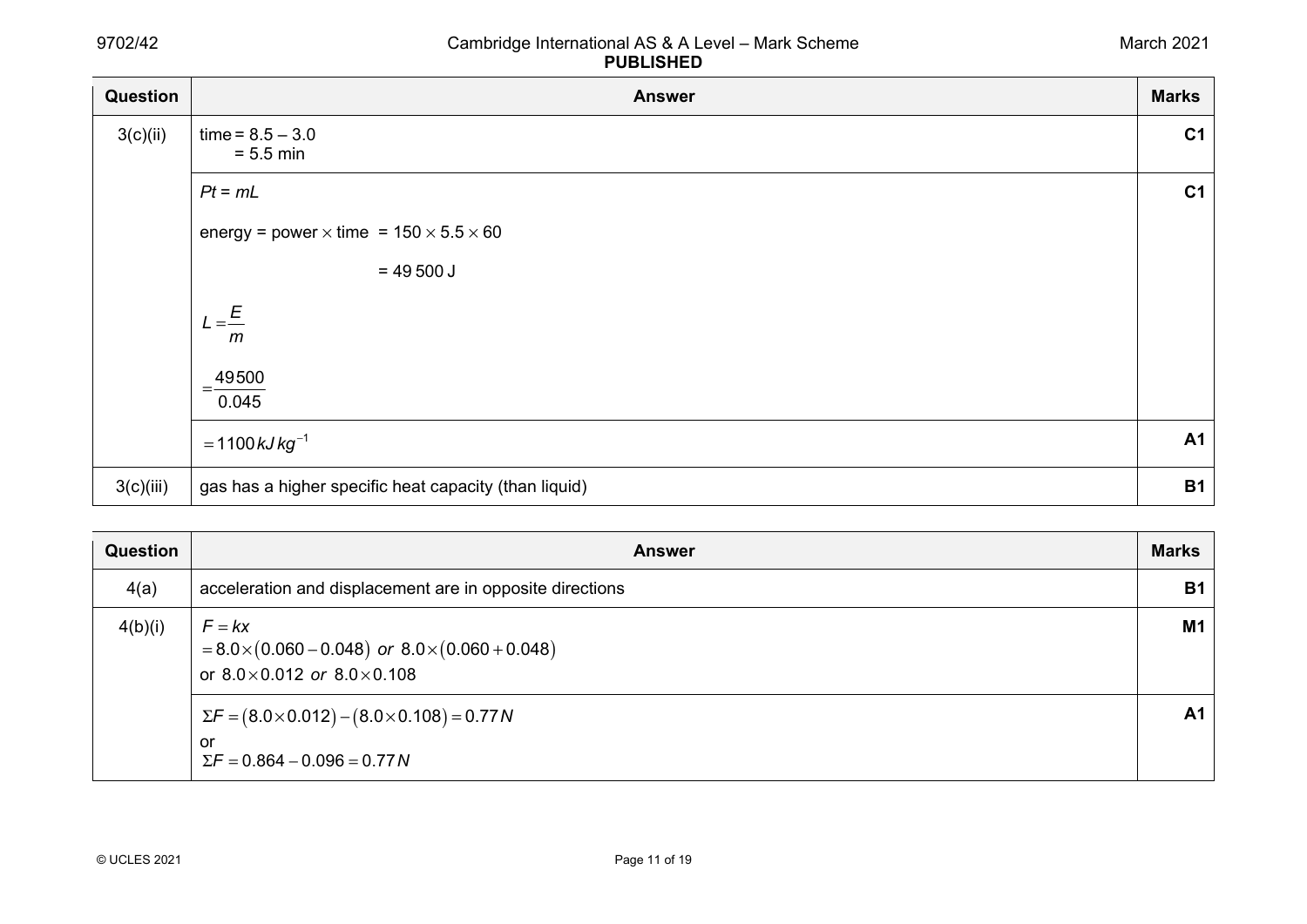| Question  | <b>Answer</b>                                | <b>Marks</b>   |
|-----------|----------------------------------------------|----------------|
| 4(b)(ii)  | $a = \frac{F}{A}$<br>m                       | <b>A1</b>      |
|           | $=\frac{0.77}{0.25}$                         |                |
|           | $=3.1ms^{-2}$                                |                |
| 4(b)(iii) | $a = -\omega^2 x$                            | C <sub>1</sub> |
|           | 3.1<br>$\omega = \sqrt{\frac{0.048}{}}$      |                |
|           | $\omega$ = 8.04                              |                |
|           | $T = 2 \pi / \omega$                         | C <sub>1</sub> |
|           | $T = 2\pi/8.04$<br>$= 0.78 s$                | <b>A1</b>      |
| 4(b)(iv)  | (resultant) force halved and distance halved | <b>B1</b>      |
|           | same T                                       | <b>B1</b>      |

| <b>Question</b> | <b>Answer</b>                                                                                                                                           | <b>Marks</b>   |
|-----------------|---------------------------------------------------------------------------------------------------------------------------------------------------------|----------------|
| 5(a)(i)         | amplitude of the carrier wave varies                                                                                                                    | M <sub>1</sub> |
|                 | in synchrony with the displacement of the (information) signal                                                                                          | A <sub>1</sub> |
| 5(a)(ii)        | Any 2 from:                                                                                                                                             | B <sub>2</sub> |
|                 | fewer transmitters needed / each transmitter can cover a greater distance<br>more stations can share waveband<br>transmitters and receivers are cheaper |                |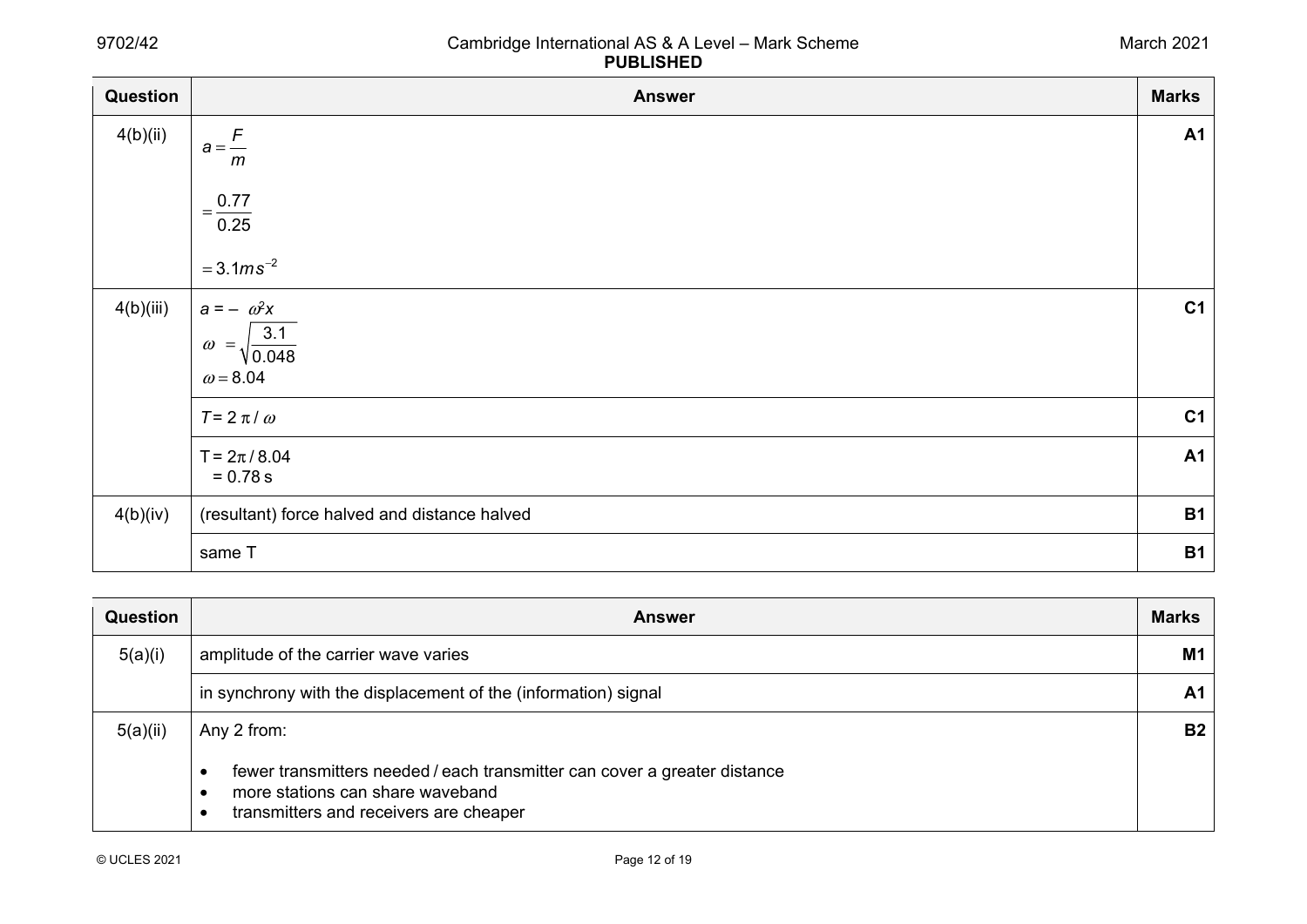| Question | <b>Answer</b>                                 | <b>Marks</b> |
|----------|-----------------------------------------------|--------------|
| 5(b)(i)  | V<br>$\lambda = -$                            | <b>A1</b>    |
|          |                                               |              |
|          | $=\frac{3.0\times10^8}{1.5\times10^6}=200\,m$ |              |
| 5(b)(ii) | <b>10 kHz</b>                                 | <b>B1</b>    |
| 5(c)     | <b>1520 kHz</b>                               | <b>B1</b>    |

| Question | <b>Answer</b>                                                                                                                                                                                                               | <b>Marks</b>   |
|----------|-----------------------------------------------------------------------------------------------------------------------------------------------------------------------------------------------------------------------------|----------------|
| 6(a)     | (both have) radial field lines                                                                                                                                                                                              | <b>B1</b>      |
| 6(b)(i)  | 2.1 cm                                                                                                                                                                                                                      | <b>B1</b>      |
| 6(b)(ii) | $E = \frac{Q}{4\pi \epsilon_0 r^2}$<br>e.g. $r = 2.1$ cm, $E = 1.30 \times 10^5$ V m <sup>-1</sup><br>$Q = 4\pi \varepsilon_o r^2 E$<br>$= 4 \times \pi \times 8.85 \times 10^{-12} \times 0.021^2 \times 1.30 \times 10^5$ | C <sub>1</sub> |
|          | $= 6.4 \times 10^{-9} C$                                                                                                                                                                                                    | <b>A1</b>      |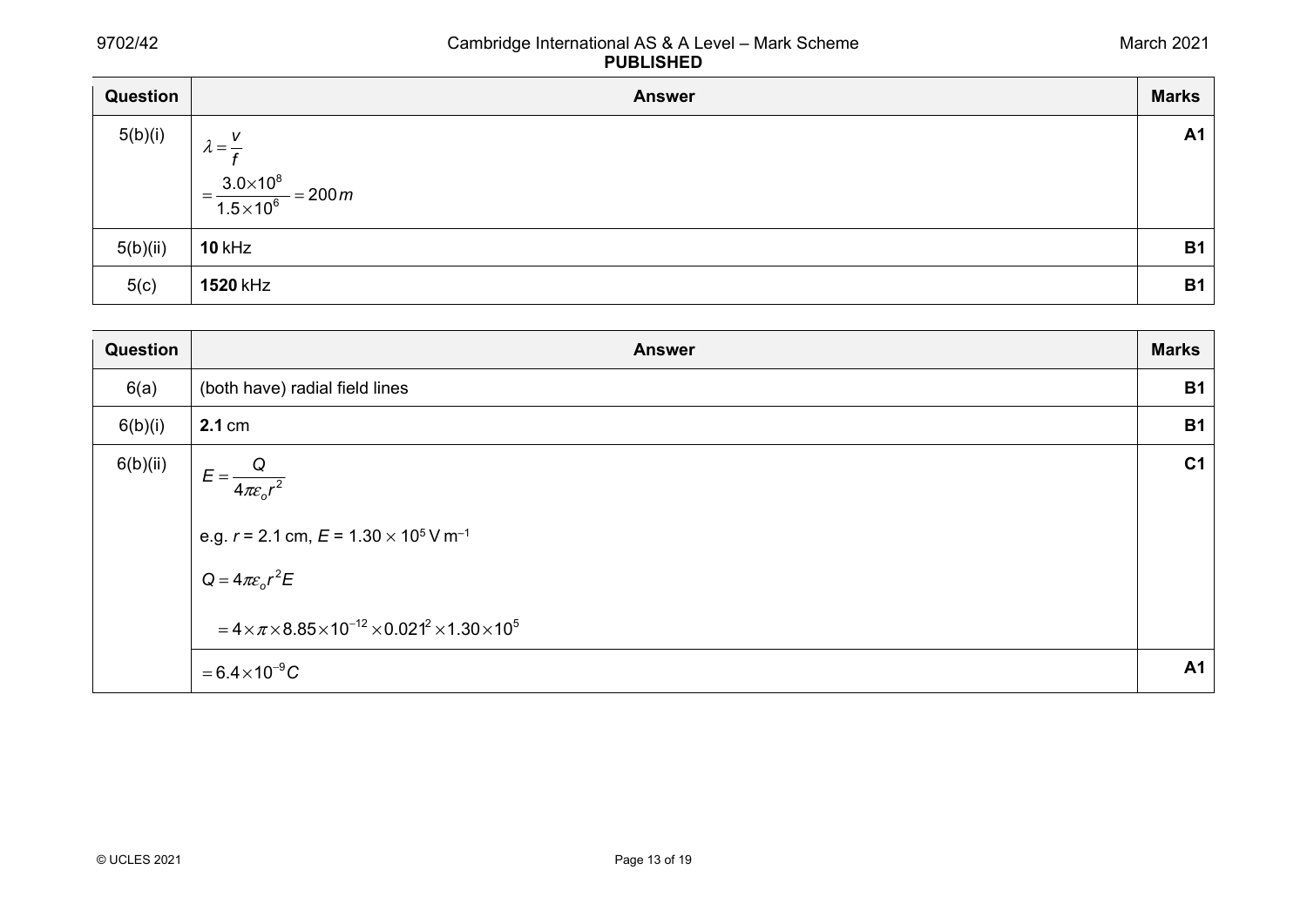| Question | <b>Answer</b>                                                             | <b>Marks</b>   |
|----------|---------------------------------------------------------------------------|----------------|
| 6(c)     | $C = \frac{Q}{V}$                                                         | C <sub>1</sub> |
|          | either                                                                    |                |
|          | $V = \frac{Q}{4\pi\varepsilon_o r}$ leading to $C = 4\pi\varepsilon_o r$  |                |
|          | $C = 4 \times \pi \times 8.85 \times 10^{-12} \times 0.021$               | C <sub>1</sub> |
|          | $(C=)2.3\times10^{-12}$ F                                                 | <b>A1</b>      |
|          | or                                                                        | (C1)           |
|          | $V = \frac{Q}{4\pi\varepsilon_o r}$                                       |                |
|          | $=\frac{6.4\times10^{-9}}{4\times\pi\times8.85\times10^{-12}\times0.021}$ |                |
|          | $= 2740V$                                                                 |                |
|          | $C = \frac{6.4 \times 10^{-9}}{2740}$                                     |                |
|          | $=2.3\times10^{-12}F$                                                     | (A1)           |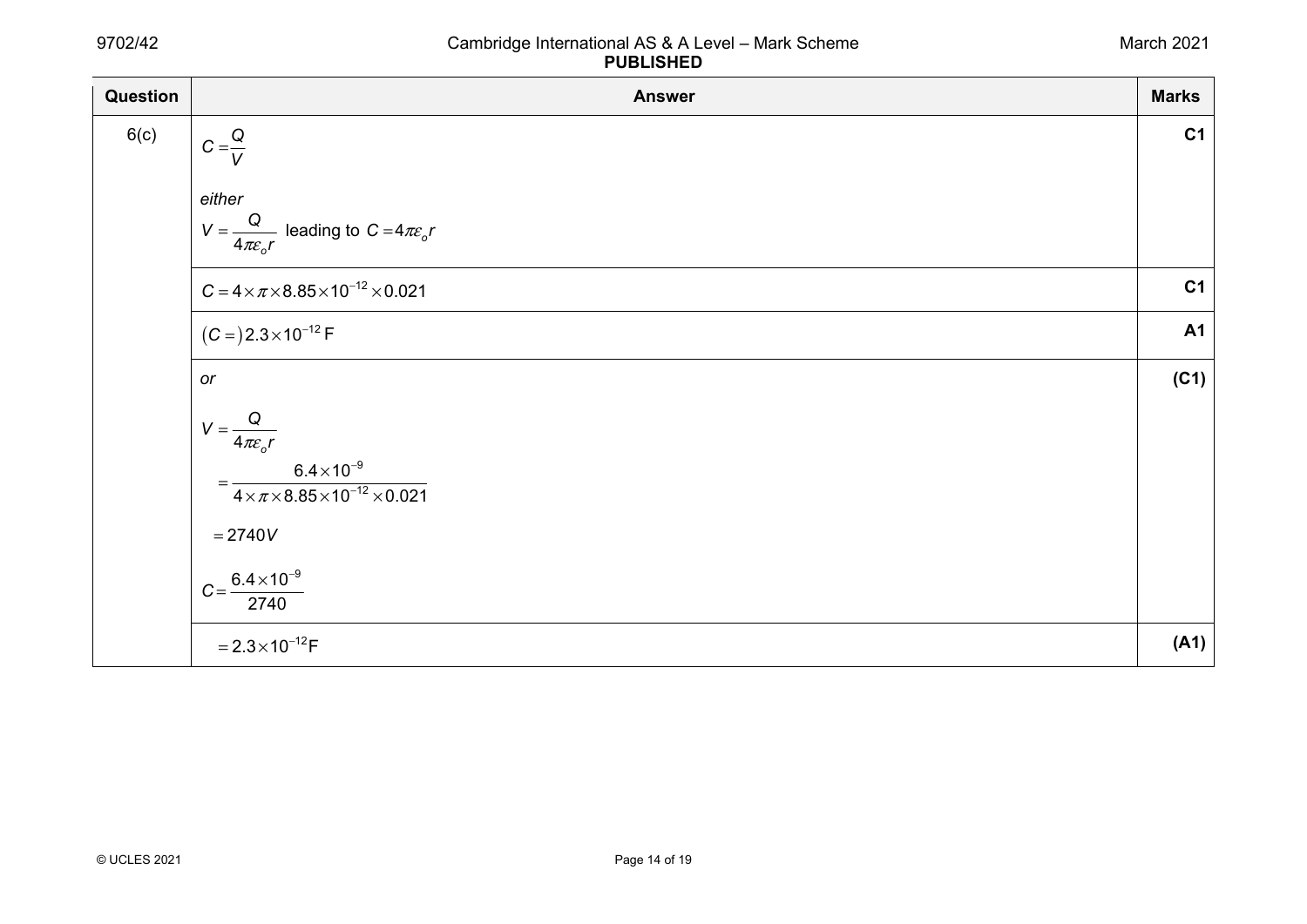| Question  | <b>Answer</b>                                                                                                                                                                                                                     | <b>Marks</b> |
|-----------|-----------------------------------------------------------------------------------------------------------------------------------------------------------------------------------------------------------------------------------|--------------|
| 7(a)(i)   | non-inverting (amplifier)                                                                                                                                                                                                         | <b>B1</b>    |
| 7(a)(ii)  | gain = $\frac{R_f}{R}$ + 1<br>gain = $\frac{3.6}{0.72}$ + 1 = 6.0                                                                                                                                                                 | <b>B1</b>    |
|           |                                                                                                                                                                                                                                   |              |
| 7(a)(iii) | straight line from $(0,0)$ to $(T/2, 3)$                                                                                                                                                                                          | <b>B1</b>    |
|           | line from origin to 3.0 V then horizontal line at 3.0 V to $T$                                                                                                                                                                    | <b>B1</b>    |
| 7(a)(iv)  | Idr / light dependent resistor replaces one of the two resistors                                                                                                                                                                  | <b>B1</b>    |
| 7(b)(i)   | relay coil                                                                                                                                                                                                                        | <b>B1</b>    |
| 7(b)(ii)  | relay coil between op-amp and earth                                                                                                                                                                                               | <b>B1</b>    |
|           | diode with correct polarity (pointing away from output) connected between output and device and no other connections<br>or diode with correct polarity (pointing towards earth) between device and earth and no other connections | <b>B1</b>    |
|           | switch connected to high voltage circuit                                                                                                                                                                                          | <b>B1</b>    |

| <b>Question</b> | <b>Answer</b>                                                                         | <b>Marks</b> |
|-----------------|---------------------------------------------------------------------------------------|--------------|
| 8(a)(i)         | at least one anticlockwise arrow and no clockwise arrows                              | <b>B1</b>    |
| 8(a)(ii)        | (force is to the) left                                                                | <b>B1</b>    |
| 8(a)(iii)       | force is the same                                                                     | <b>B1</b>    |
|                 | Newton's third law (of motion)<br>or force depends on the product of the two currents | <b>B1</b>    |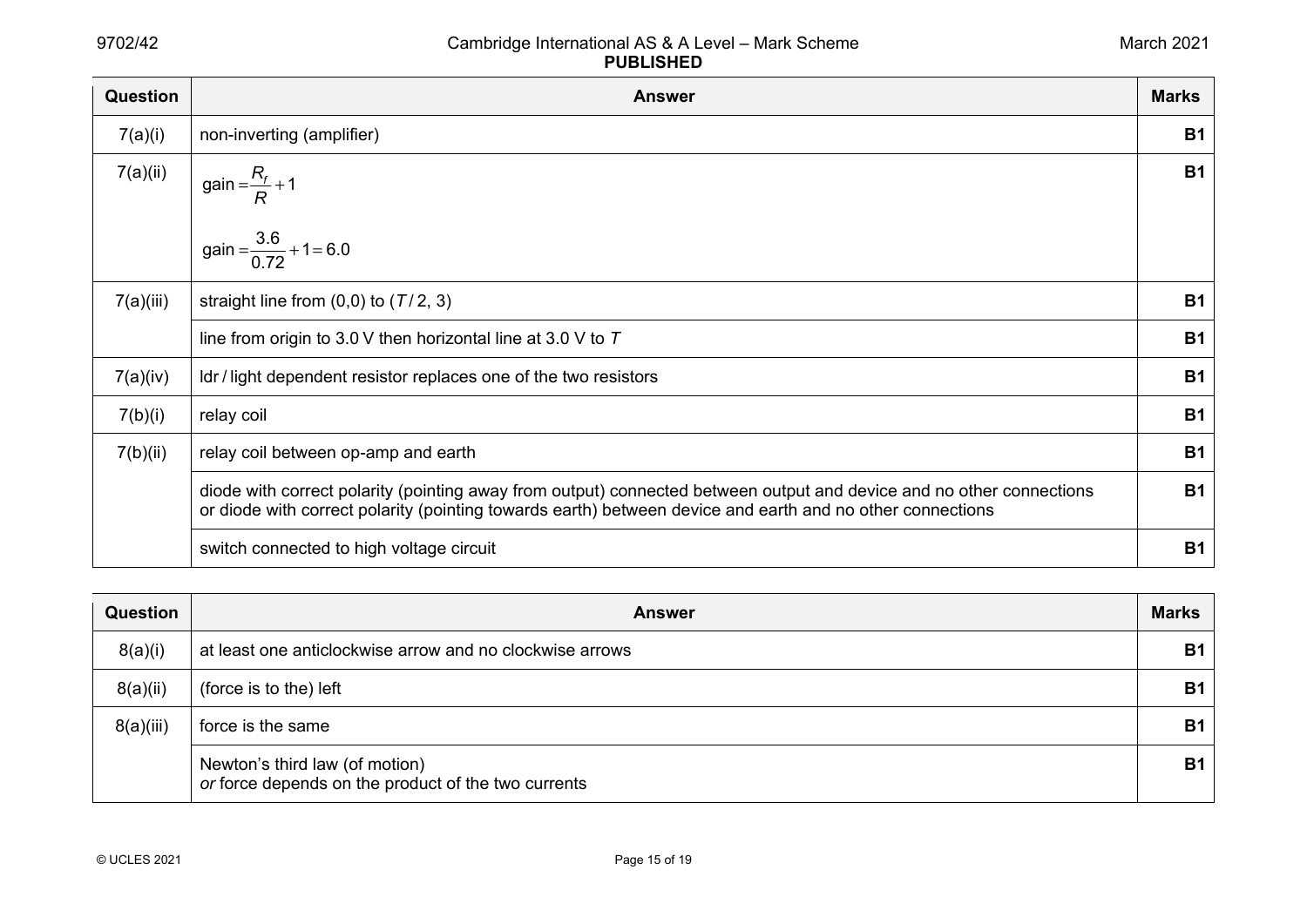| <b>Question</b> | <b>Answer</b>                                                                                                                         | <b>Marks</b> |
|-----------------|---------------------------------------------------------------------------------------------------------------------------------------|--------------|
| 8(b)(i)         | frequency of radio waves is equal to natural frequency of protons                                                                     | <b>B1</b>    |
|                 | resonance of protons occurs / protons absorb energy                                                                                   | <b>B1</b>    |
| 8(b)(ii)        | in between pulses / when pulse stops                                                                                                  | <b>B1</b>    |
|                 | Any 1 from:<br>protons de-excite<br>$\bullet$<br>protons emit r.f. pulses<br>$\bullet$<br>emitted (r.f.) pulse (from proton) detected | <b>B1</b>    |

| <b>Question</b> | <b>Answer</b>                                                        | <b>Marks</b>   |
|-----------------|----------------------------------------------------------------------|----------------|
| 9(a)            | (magnetic) flux density $\times$ area $\times$ number of turns       | <b>M1</b>      |
|                 | area is perpendicular to (magnetic) field                            | A <sub>1</sub> |
| 9(b)            | use of $t = 1.2$ s                                                   | C <sub>1</sub> |
|                 | $\mathcal{E} = \frac{\Delta BAN}{\Delta}$                            | C <sub>1</sub> |
|                 | $\Delta t$<br>$0.250\times\pi\times0.030^2\times540$<br>$= -$<br>1.2 |                |
|                 | $= 0.32V$                                                            | A1             |
| 9(c)(i)         | light damping                                                        | <b>B1</b>      |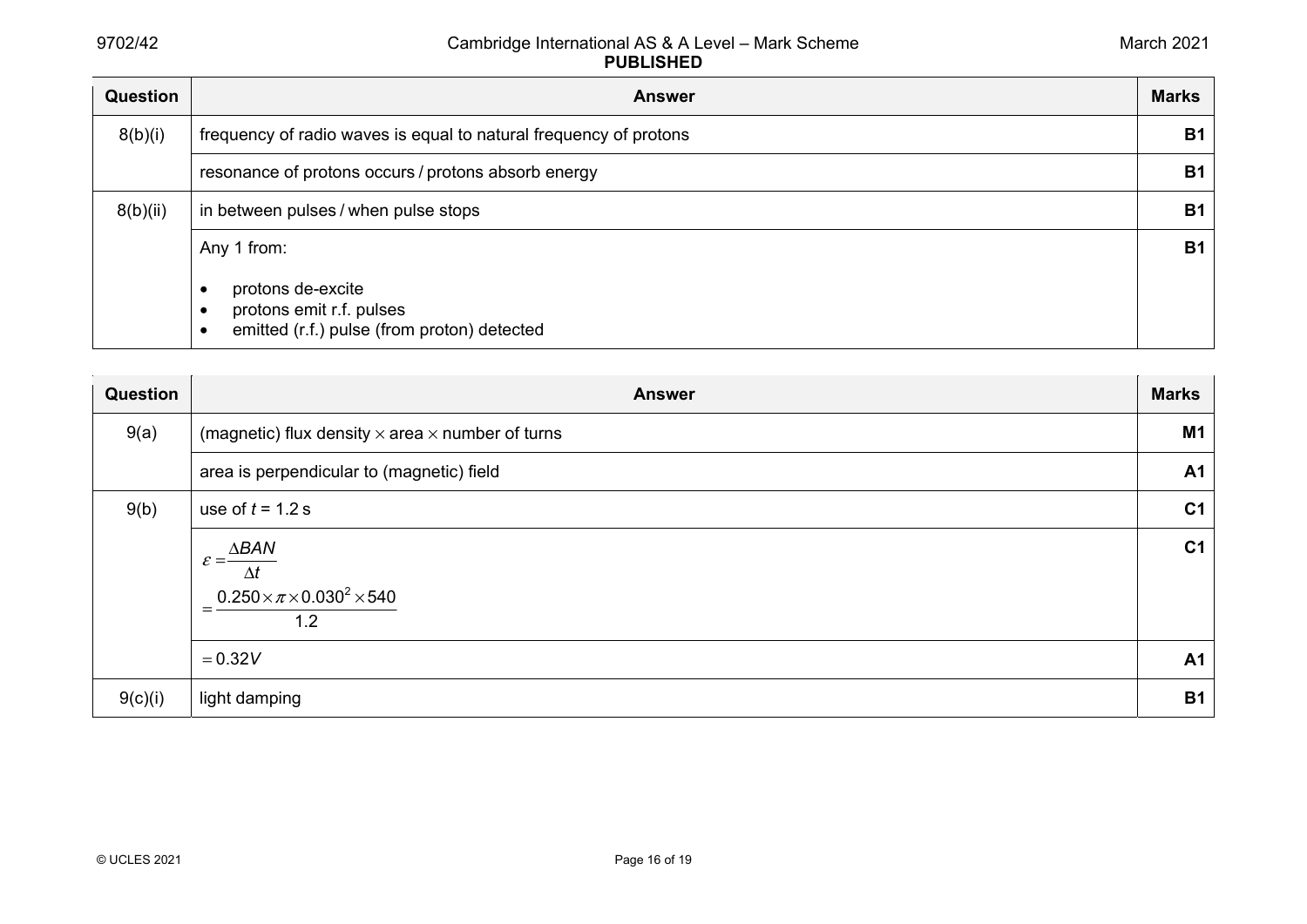| <b>Question</b> | <b>Answer</b>                                                                                     | <b>Marks</b> |
|-----------------|---------------------------------------------------------------------------------------------------|--------------|
| 9(c)(ii)        | sheet cuts (magnetic) flux and causes induced emf                                                 | <b>B1</b>    |
|                 | (induced) emf causes (eddy) currents (in sheet)                                                   | <b>B1</b>    |
|                 | currents (in sheet) cause resistive force<br>either<br>currents (in sheet) dissipate energy<br>or | <b>B1</b>    |
|                 | smaller currents in Y or larger currents in X, so dashed line is X                                | <b>B1</b>    |

| Question   | <b>Answer</b>                                                              | <b>Marks</b>   |
|------------|----------------------------------------------------------------------------|----------------|
| 10(a)      | 230 V                                                                      | A <sub>1</sub> |
| 10(b)      | $\omega$ = 100 $\pi$                                                       | C <sub>1</sub> |
|            | $2\pi$<br>$2\pi$<br>100 $\pi$<br>$\omega$                                  |                |
|            | $= 0.020s$                                                                 | A <sub>1</sub> |
| 10(c)(i)   | half-wave (rectification)                                                  | <b>B1</b>      |
| 10(c)(ii)  | sinusoidal half waves in positive V only or negative V only, peak at 320 V | <b>B1</b>      |
|            | line at zero for second half of cycle                                      | <b>B1</b>      |
|            | two time periods shown, each of 0.020 s                                    | <b>B1</b>      |
| 10(c)(iii) | capacitor added in parallel with resistor                                  | <b>B1</b>      |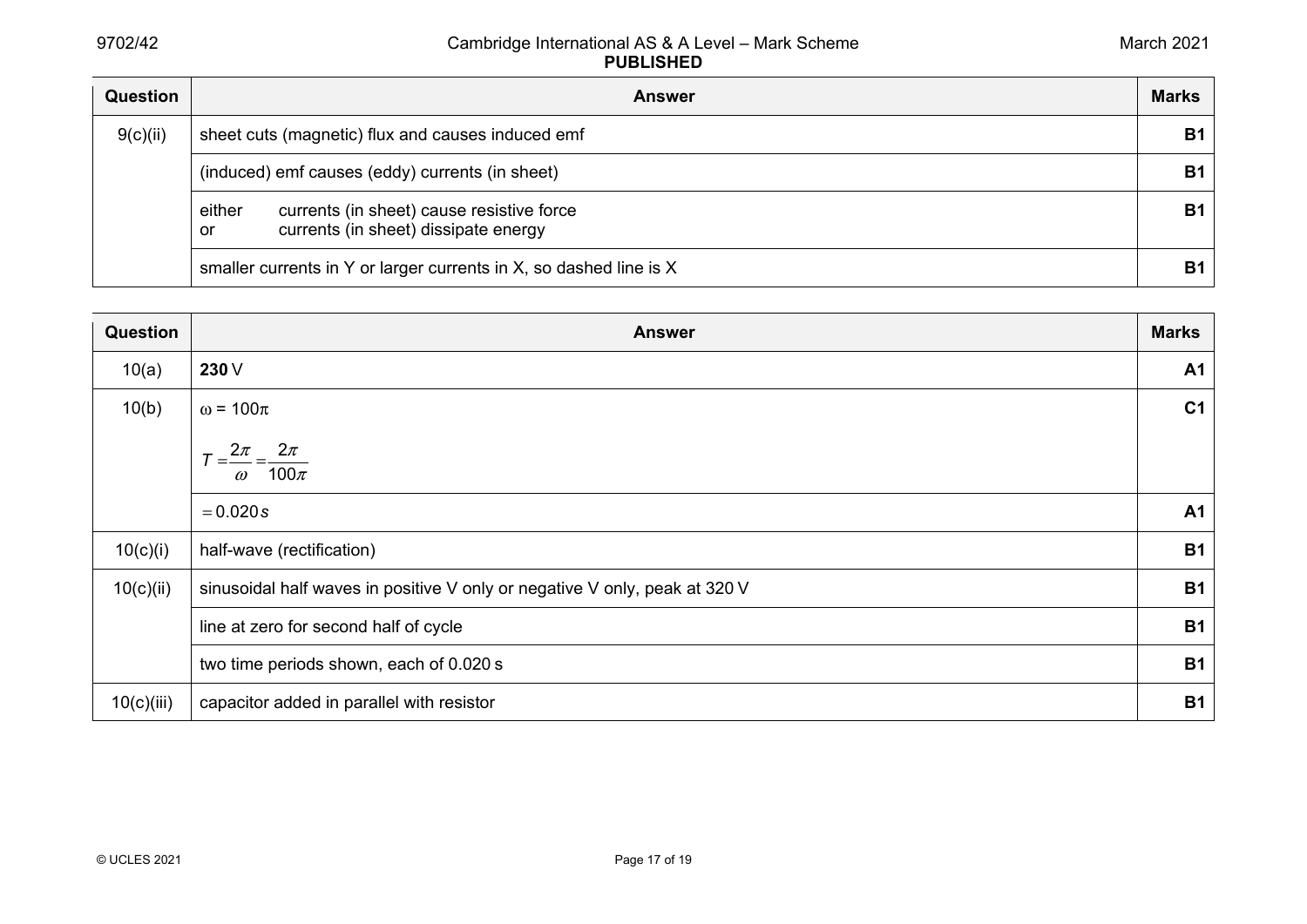| Question  | <b>Answer</b>                                                                                           | <b>Marks</b>   |
|-----------|---------------------------------------------------------------------------------------------------------|----------------|
| 11(a)(i)  | electrons decelerate (on hitting target) so X-ray photons produced                                      | <b>B1</b>      |
|           | range of decelerations                                                                                  | <b>B1</b>      |
|           | photon energy depends on (magnitude of) deceleration                                                    | <b>B1</b>      |
| 11(a)(ii) | $eV = \frac{hc}{\lambda}$                                                                               | C <sub>1</sub> |
|           | $\lambda = \frac{6.63 \times 10^{-34} \times 3.0 \times 10^8}{2}$<br>$1.6 \times 10^{-19} \times 15000$ | C <sub>1</sub> |
|           | $= 8.3 \times 10^{-11} m$                                                                               | <b>A1</b>      |
|           | or                                                                                                      | (C1)           |
|           | $E = hf$ and $c = f\lambda$ and electron energy = eV                                                    |                |
|           | or<br>$E = hc / \lambda$ and electron energy = eV                                                       |                |
|           | electron energy = $1.6 \times 10^{-19} \times 15000$<br>$= 2.4 \times 10^{-15}$                         |                |
|           | $\lambda = \frac{6.63 \times 10^{-34} \times 3.0 \times 10^8}{2}$<br>$2.4 \times 10^{-15}$              | (C1)           |
|           | $\lambda = 8.3 \times 10^{-11} m$                                                                       | (A1)           |
| 11(b)(i)  | $\mu$ = – gradient or ln $(I/I_0)$ = $-\mu x$                                                           | C <sub>1</sub> |
|           | $(e.g. 2.08 / 10.0) = 0.21$ cm <sup>-1</sup>                                                            | <b>A1</b>      |